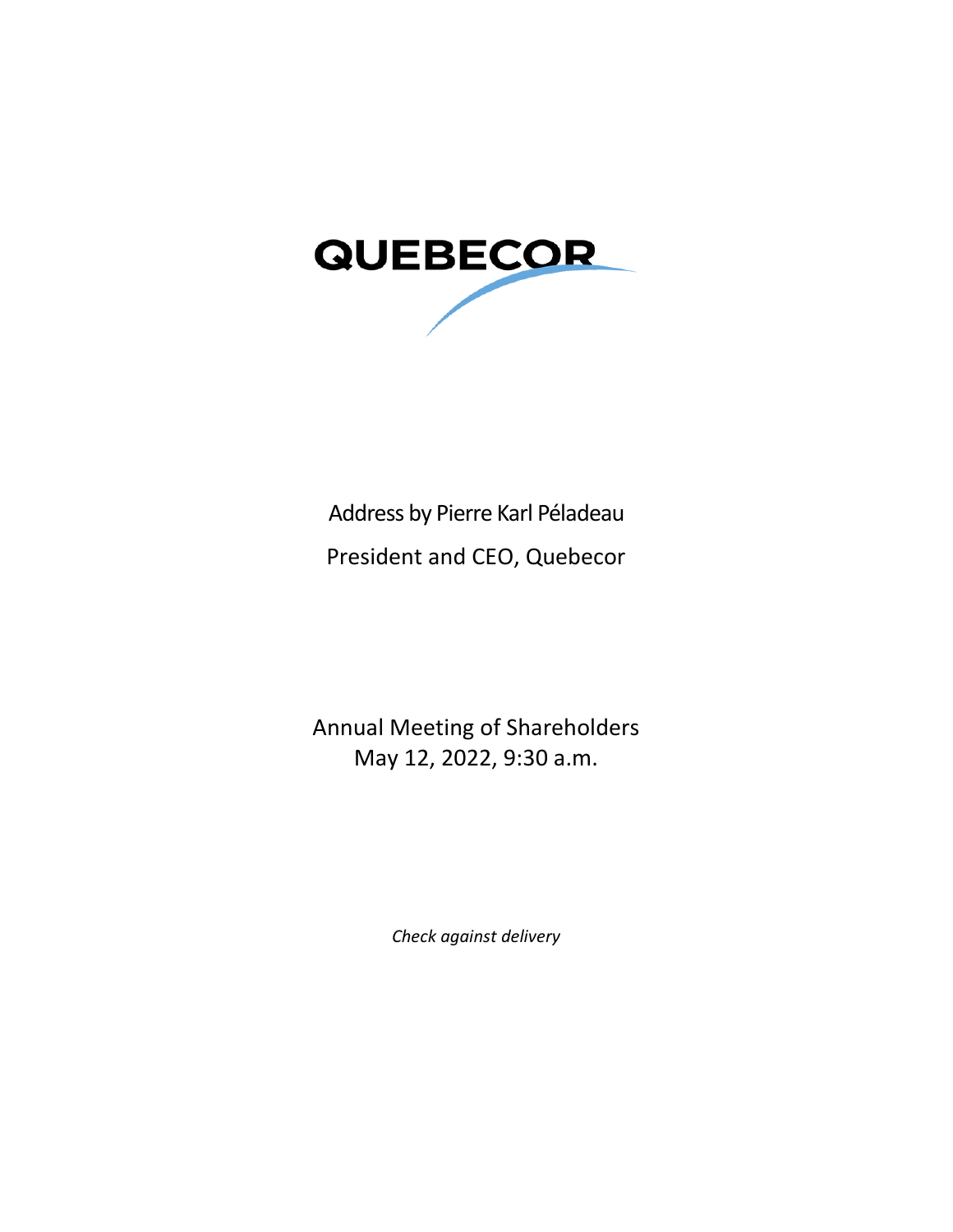Thank you, Mr. Mulroney.

It is a pleasure to be here today at our annual meeting to review the past year.

In 2021, Quebecor continued to grow and to optimize its operations in a fiercely competitive business environment, particularly in the Québec media and telecommunications industries.

Despite the market environment, we posted increases of 5.5% in revenues, 1.1% in adjusted EBITDA and 5.3% in adjusted cash flow from operations.

We did it by staying focused on sound management of our operations and investments, as evidenced by, among other things, the 7.4% increase in adjusted cash flows from operations in the fourth quarter of 2021.

In addition, with net available liquidity of \$1.57 billion at December 31, 2021, we have a solid foundation to pursue our strategic priorities and continue delivering more innovation, more content and the best customer experience.

Allow me to describe the main achievements of the past year.

#### *TELECOM*

In our important Telecommunications segment, Videotron continued to grow. Revenues were up 3.1% and adjusted EBITDA 0.6% in 2021, driven by our strength in wireless services.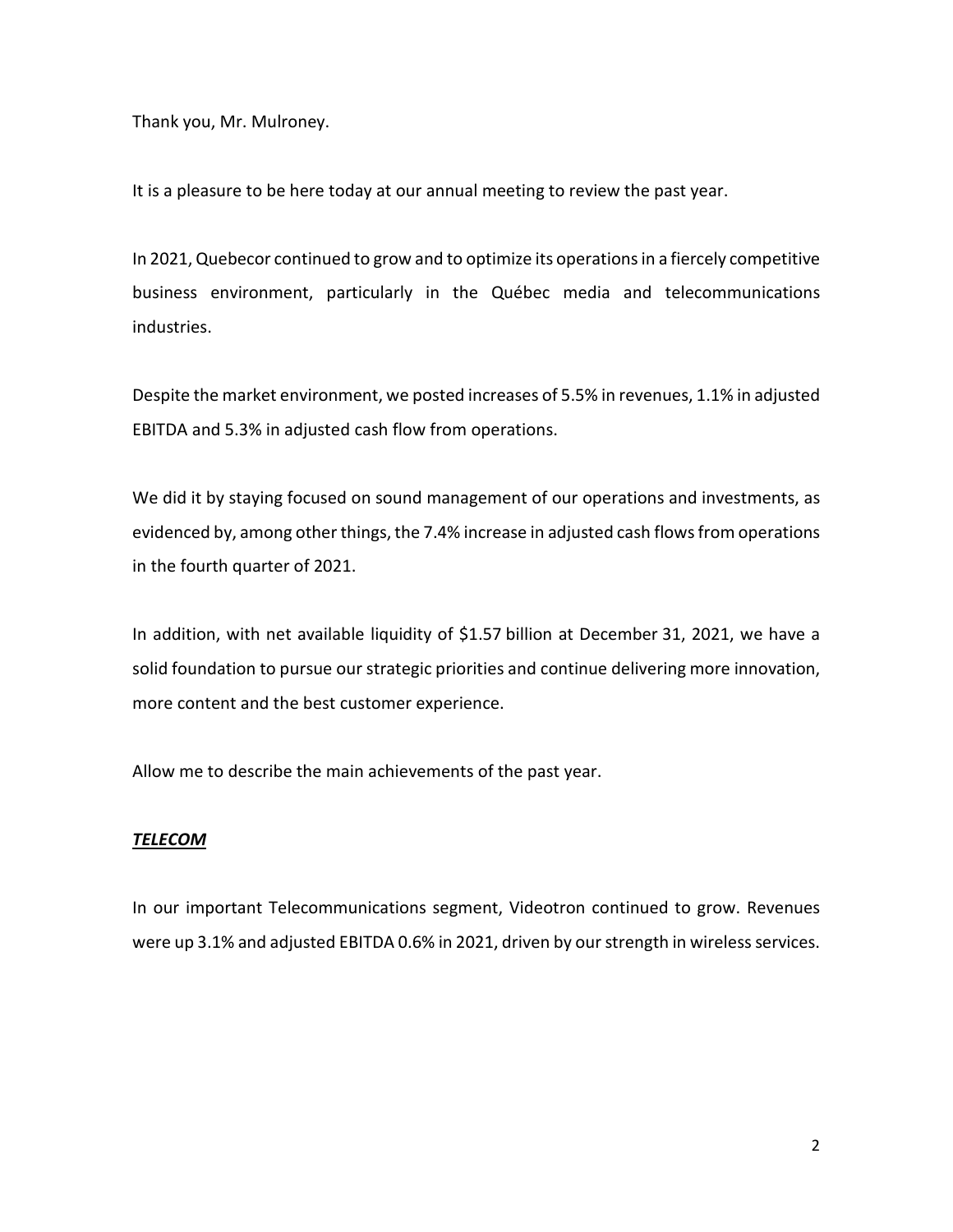We believe that the future development of wireless and digital demands, among other things, the emergence of real competition in Canada—competition that can generate tangible benefits for consumers and protect the public interest.

The acquisition of spectrum in the 3500 MHz band we announced in July 2021 is an indication of our commitment to creating genuine competition in Canada.

In a strategic investment that will support the development of our 5G network, Quebecor spent nearly \$830 million to acquire 294 blocks of spectrum. More than half of this investment is concentrated in Ontario, Manitoba, Alberta and British Columbia.

We are now counting on the government to create a favourable environment and appropriate regulatory conditions to foster and maintain healthy competition. Videotron's 15 years of success in the Québec wireless market demonstrate our expertise, our capacity for innovation and our ability to compete with Canada's Big Three telecoms. This is exactly what we plan to offer consumers outside Québec.

Over the years, Videotron has built a relationship of trust with Quebecers. Videotron 's ability to deliver products and services that meet customer expectations—demonstrated most recently by the roll-out of its 5G network in Montréal, parts of Montréal's South Shore and North Shore, and Québec City—has earned it the loyalty of customers.

With its increased speed, expanded connectivity and minimal latency, our 5G network opens up a world of possibilities for individuals and businesses alike.

We will continue investing in this technology and gradually rolling it out across our entire mobile network in the coming years.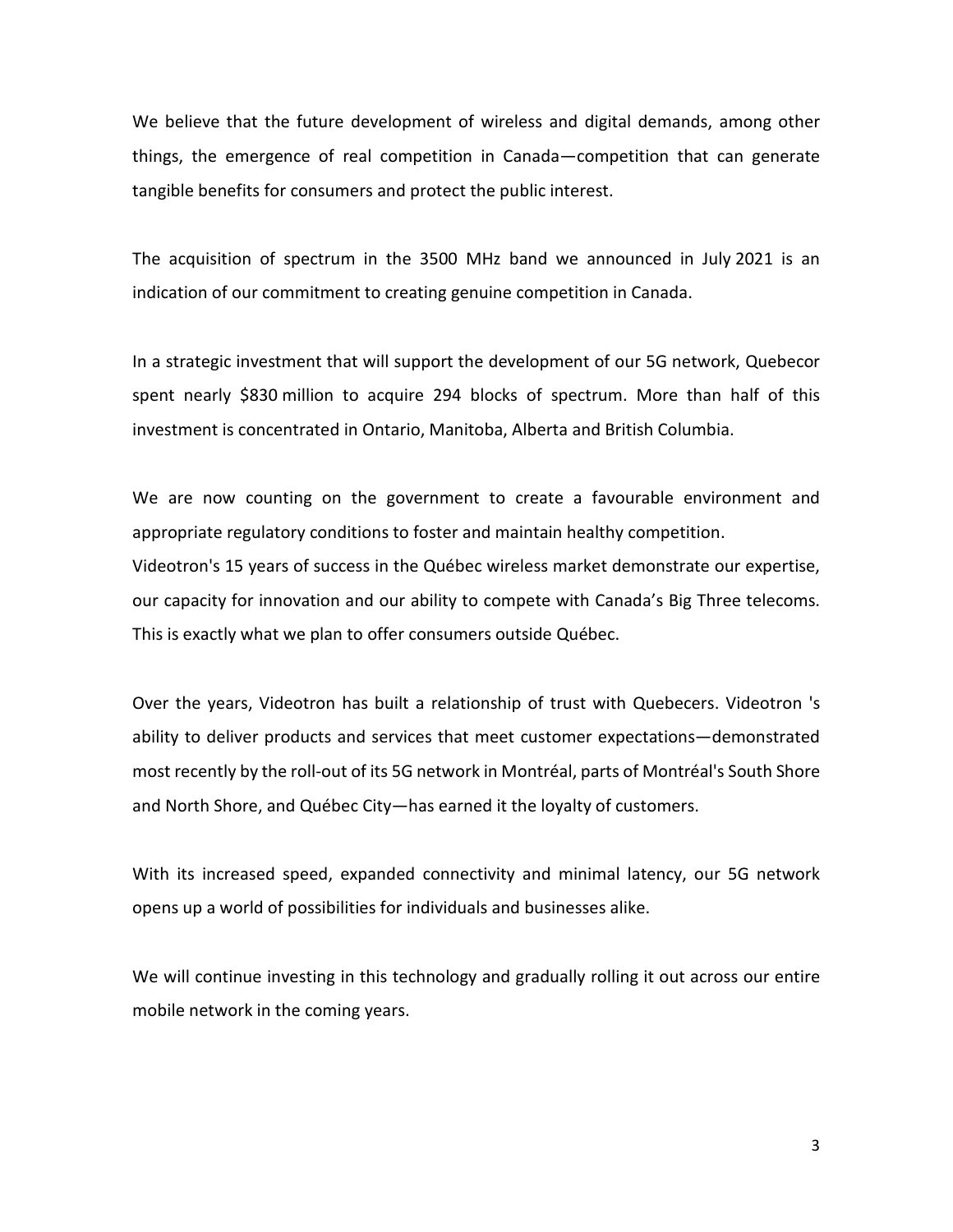There is no question that connecting rural communities to high-speed Internet is essential for Québec's development.

We are very pleased with the agreement Videotron made a year ago with the Government of Québec and the federal government to connect 37,000 underserved households in various regions of Québec to high-speed Internet.

Under that agreement, the governments agreed to provide Videotron with approximately \$258 million in financial assistance, to be used in its entirety for the extension of Videotron's wireline network.

#### *Mobility*

In the mobility business, Videotron and Fizz added 120,800 subscriber connections in 2021, an 8.2% increase.

Continuing an established trend, they posted the highest combined share of new connections in every quarter of 2021. Together, they accounted for 33% of all new mobile connections in Québec during the year.

Fizz has the wind in its sails: for the second year in a row, it placed first for online experience in Canada's telecommunications industry on Léger's WOW Digital Index.

Fizz also started selling phones in 2021. After operating on a "bring your own device" model since its inception, Fizz now offers a wide selection of new phones as well as rigorously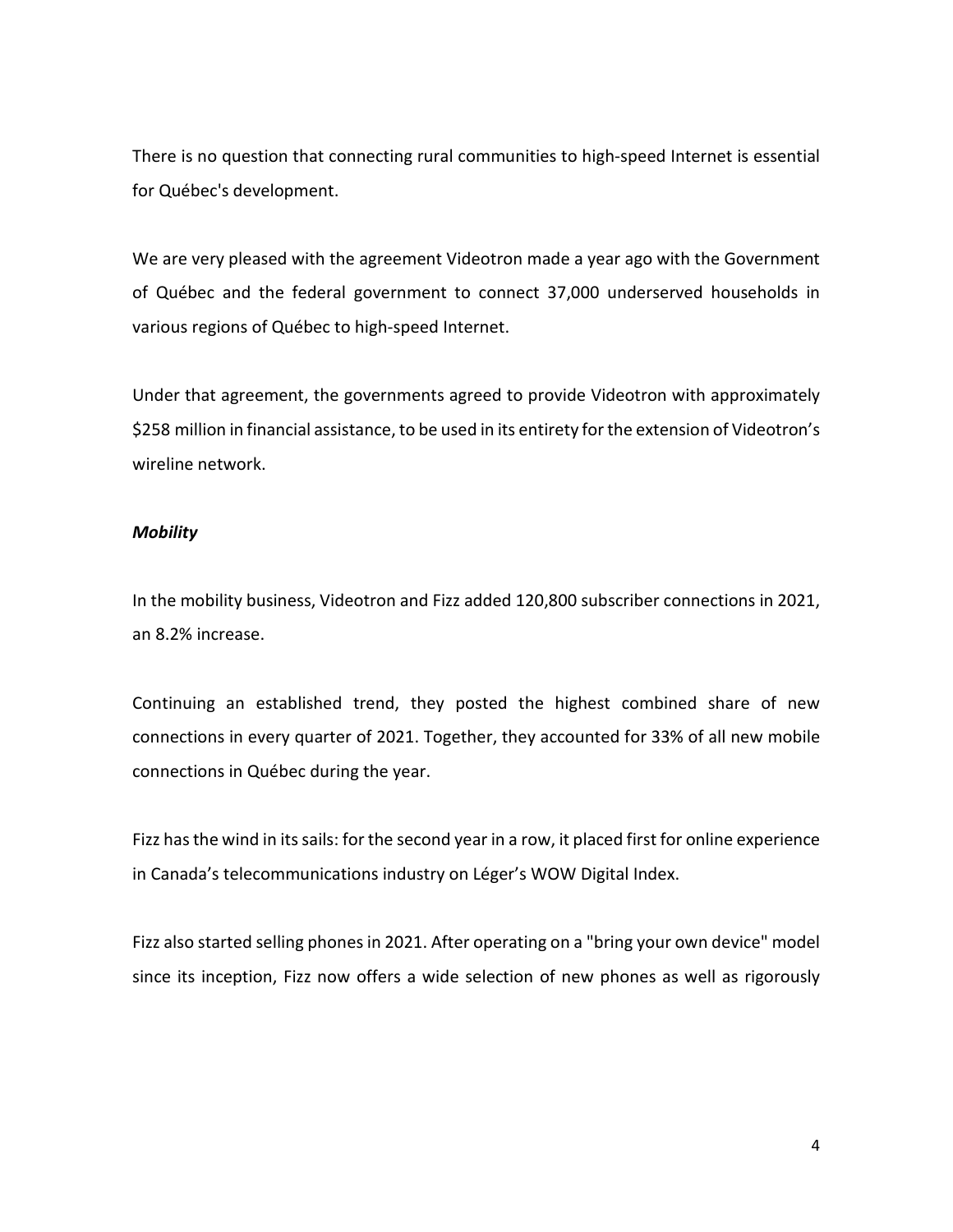inspected Preloved Phones to meet the needs of consumers who are concerned about both their wallets and the environment.

### *Internet and television*

Our Helix platform kept up its momentum, reaching more than 1.2 million units since its launch in August 2019.

The dynamic Helix platform was enhanced with the addition of new entertainment applications such as our QUB musique music streaming service, TVA+, Netflix and Amazon Prime Video. Other self-service home automation features were also integrated into Helix Fi, such as lock control and smart thermostats.

Also to meet subscriber needs, we successfully introduced an equipment self-installation process in March 2021 for customers who prefer to do it themselves.

## *MEDIA AND CONTENT*

In the over-the-top video business, which includes streaming services such as Netflix and Amazon Prime, competition is just as fierce as it is in telecom.

In February, the federal government introduced Bill C-11, which amends the *Broadcasting Act* to cover these platforms.

It bears repeating that the Bill must lighten the regulatory and financial burden on our broadcasters if they are to remain competitive and continue investing heavily in the production of original Canadian content.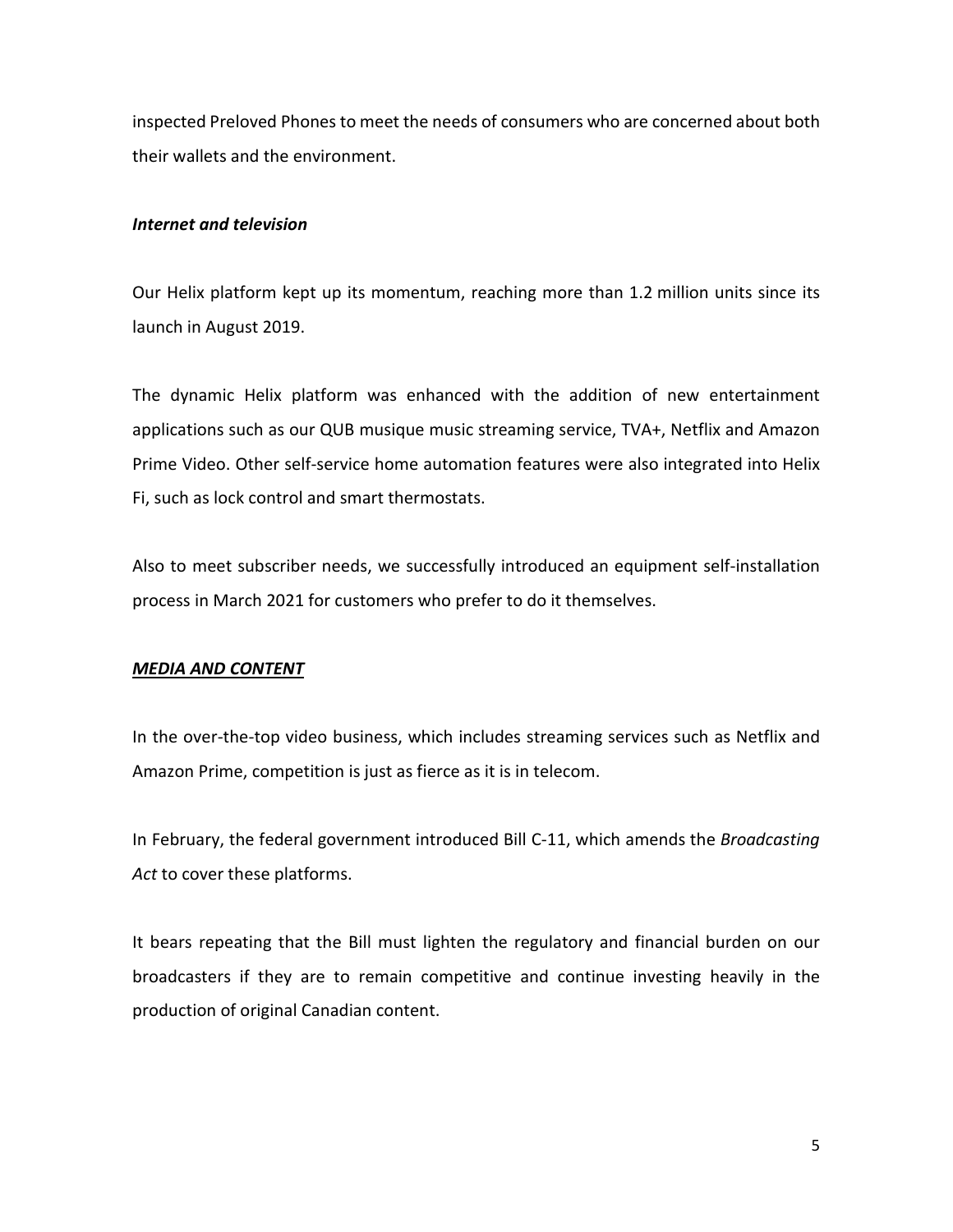This is especially true in Québec, where the vitality of our culture and language depends on it.

#### *Investments and content*

Since the day it was founded, Quebecor has been determined to make content production a lever for economic development and the promotion of Québec culture.

I am proud to say that in 2021, Quebecor spent more than \$212 million on content production and acquisition, up 40% from the previous year. The bulk of this spending was dedicated to original content.

As a result, 134 original productions were released in 2021, including 82 new projects and 2 Québec feature films.

## *Club illico and Vrai*

Another noteworthy development in 2021 was the expansion of Videotron's streaming services with the launch of the Vrai platform to meet growing consumer interest in unscripted lifestyle, documentary and entertainment content.

In 2021-2022, more than 100 original Québec productions are or will be available to subscribers.

With Vrai and Club illico, we are fulfilling our commitment to creating an unparalleled selection of entertainment programming produced by Québec artists and crews.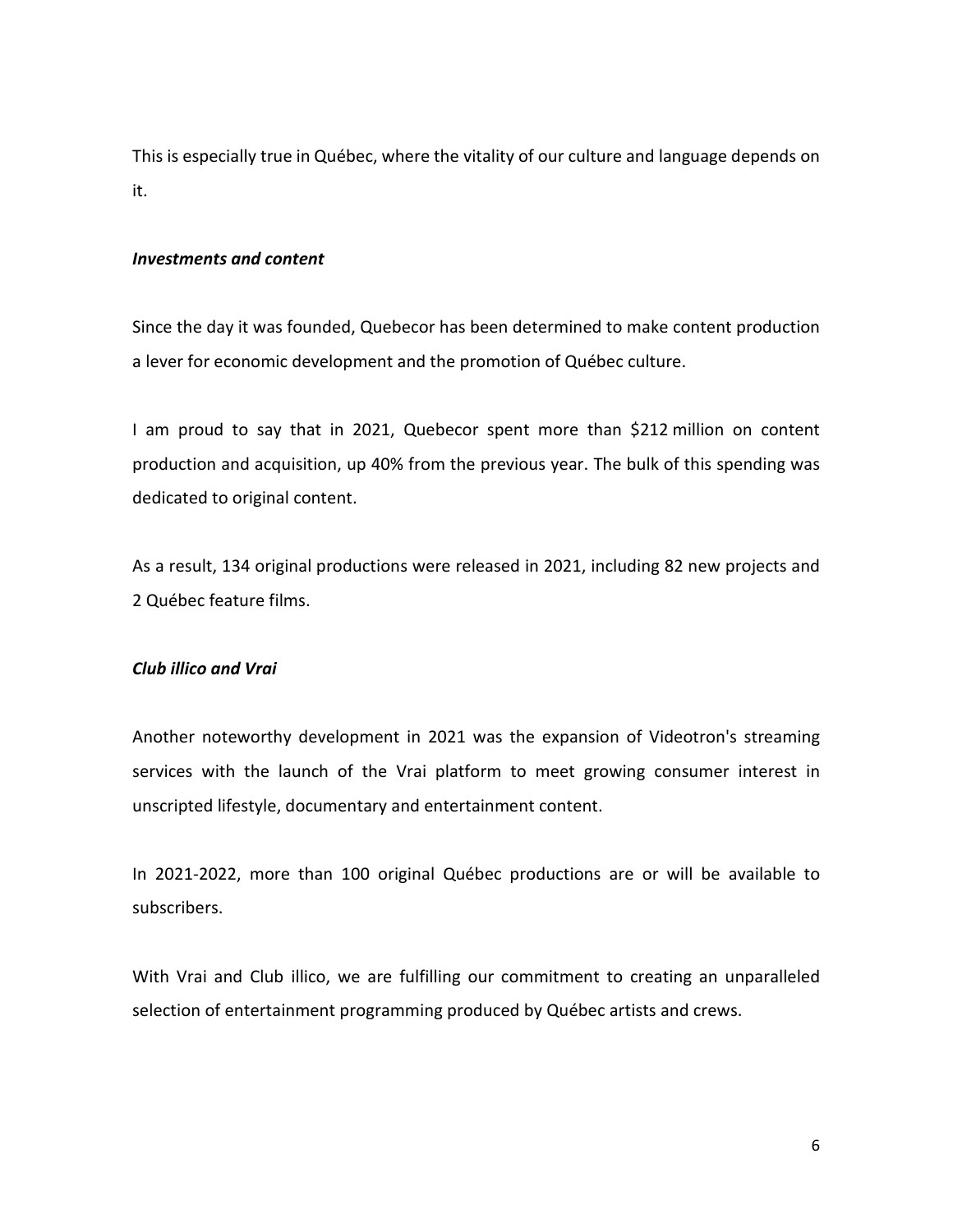With their diverse, constantly updated selection of original content, Vrai and Club illico now have more than half a million subscribers, a strong indication of the soundness of our choices and investments in the production of Québec content.

## *TVA Group*

TVA Group has pursued the same astute strategy.

In a time of proliferating platforms and fragmenting audiences, TVA and its specialty channels continue to perform strongly thanks to the calibre of their original productions and their ability to draw mass audiences to major television events.

They held their spot at the top of the ratings with a combined market share of 39.8% in 2021.

A striking example of TVA's dominance is its Sunday-night line-up of must-see variety shows for the whole family, such as *Star Académie, Chanteurs masqués* and *Révolution*, which drew an average of 1.5 million viewers.

TVA's dramas were also immensely popular. For example, *Les beaux malaises 2.0* reached more than 1.6 million viewers, and the series *Alertes, L'échappée* and *L'heure bleue* each drew more than 1 million.

Quebecers were able to watch their favourite TVA shows and series, and some specialty channel programs, for free on the Web or via the TVA+ mobile app.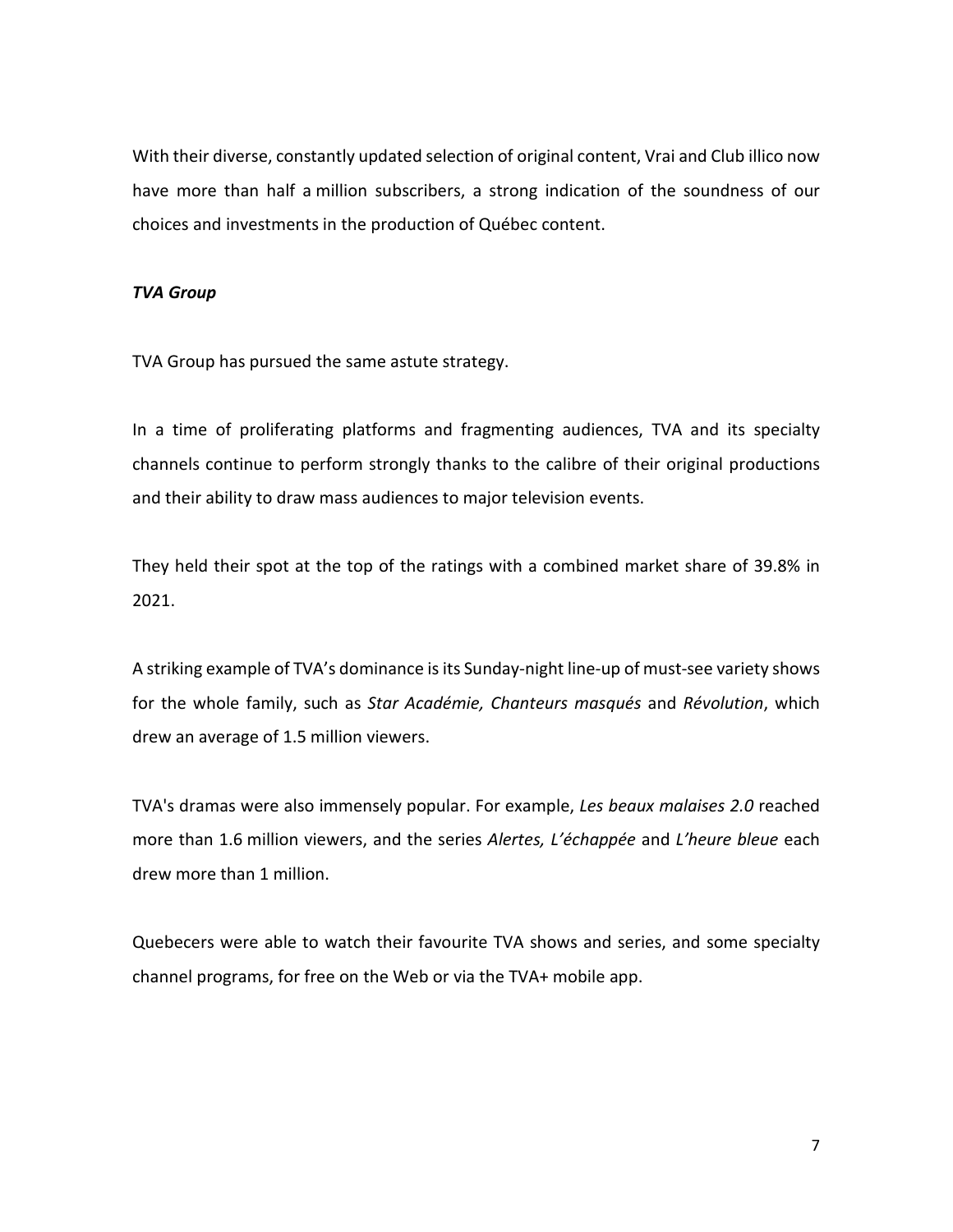In TVA Group's other lines of business, I am pleased to report that MELS outperformed in 2021.

In fact, it set a record with 47% revenue growth in a year of major productions including the blockbusters *Home Sweet Home Alone* and *Transformers: Rise of the Beasts*.

To help keep Montréal and Québec competitive on the international production market, we announced in July 2021 the expansion of our MELS studios with the construction of MELS 4.

Thanks to the support of the Government of Québec and the City of Montréal, MELS will have an even more attractive package with which to draw the largest local and international productions, for the benefit of our industry and our cultural workers.

MELS continued to stand out with its new state-of-the-art virtual production stage, which is attracting both local and international producers. It has now been made permanent.

# *NEWS MEDIA*

Quebecers placed their trust in Quebecor's newsrooms in 2021, as they have for decades.

At

- TVA Nouvelles
- LCN
- Le Journal de Montréal
- Le Journal de Québec
- 24 Heures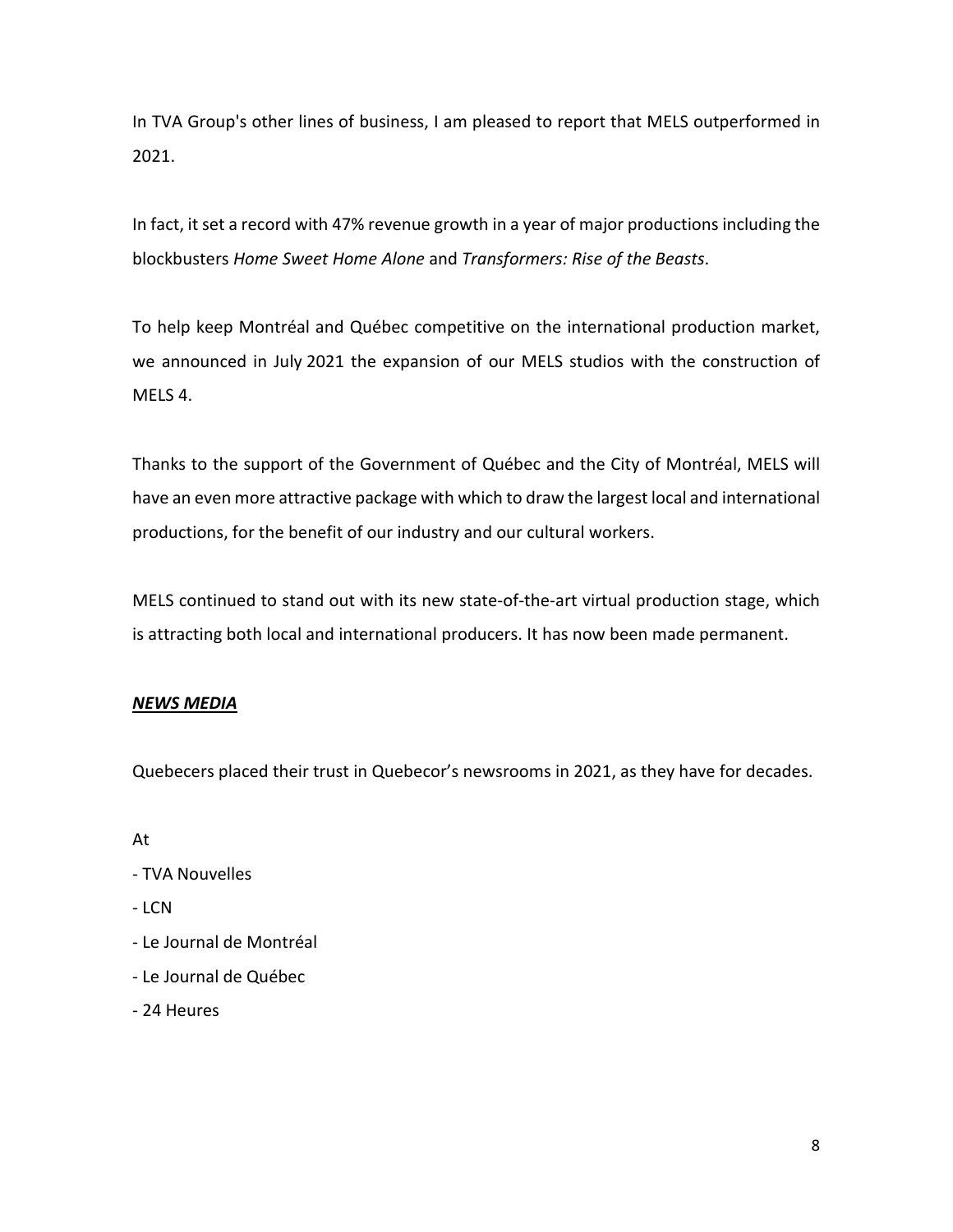- the Investigative Bureau

- QMI Agency
- QUB radio
- and their digital platforms

in all parts of Québec, our teams were there for Quebecers, informing the public with professionalism and a dedication to accuracy.

I would like to mention the departure of Pierre Bruneau, who is retiring on June 16 after 46 years as a news anchor.

In the course of his career, Pierre has forged a special bond with Quebecers of all generations. We thank you and your wife Ginette for your colossal contribution at every level. Pierre, I wish you many years of happiness in your well-deserved retirement!

Many dedicated teams work long and hard to gather and produce news content.

The use of this content on digital platforms such as Google and Facebook must be paid for at fair value and intellectual property must be protected.

Recently, the federal government tabled a bill entitled *An Act respecting online communications platforms that make news content available to persons in Canada.*

As legislation passed by other sovereign legislatures has done, this bill recognizes that the use and dissemination of local news content without payment by foreign platforms is unfair and undermines the sustainability of Canadian news media.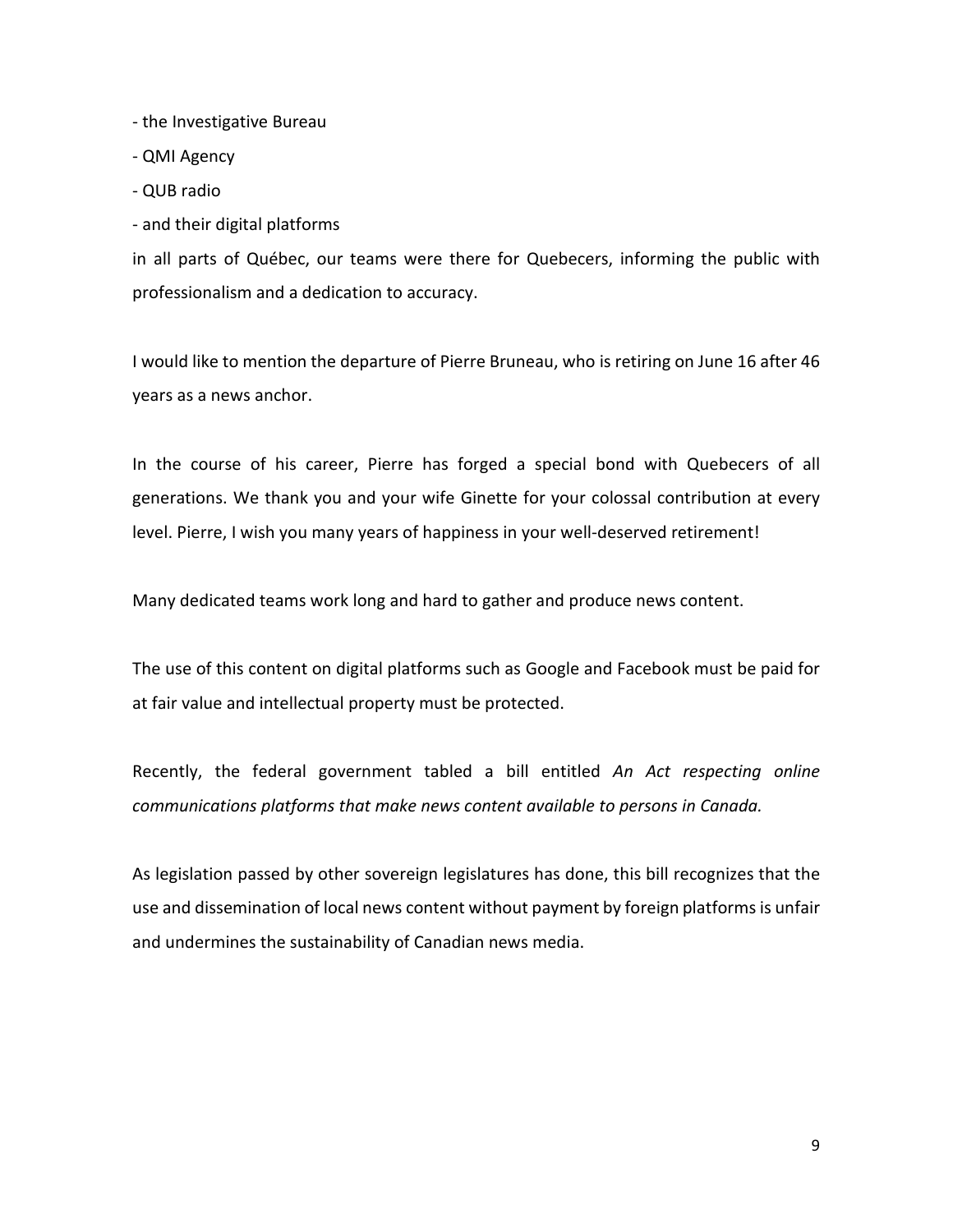Now an agreement for payment commensurate with the quality of our news content must be reached.

News is vital to a healthy, robust, sustainable democracy. It is a pillar of democracy that must remain solid in a landscape disrupted by the proliferation of social networks.

## *MEDIA AND DIGITAL*

I would now like to turn to our advertising revenues.

In a sign of economic recovery as well as advertiser enthusiasm for our content, our innovative products and our brands, our advertising revenues increased in most of our market segments in 2021.

Most notably, advertising revenues were up 26% in television, largely because the Montréal Canadiens made the playoffs, and 65% in digital media, due in large part to our new QUB platform and to traffic on TVA+.

This revenue growth is important, for it enables us to maintain our spending on content and to compete in the marketplace.

# *QUB PLATFORM*

In September 2021, to promote the discoverability of our content, we continued innovating by launching QUB, a digital platform where millions of items from our media ecosystem can be found in one place.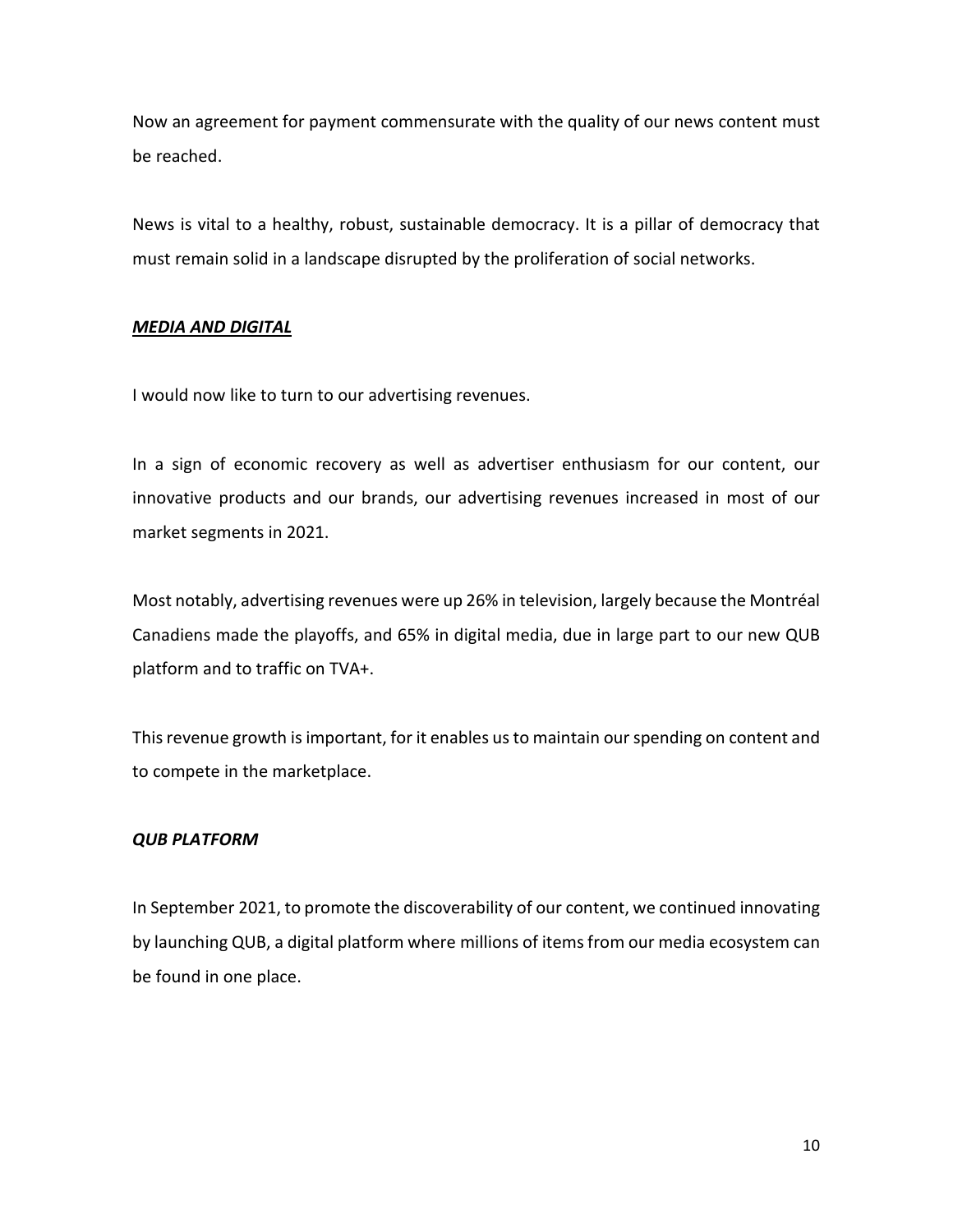More recently, we launched QUB livre, an online bookshop integrated into the QUB platform that carries over 65,000 titles.

Meanwhile, QUB musique is returning 11 times more to Québec's cultural economy than other streaming platforms in Canada.

I am very proud of QUB musique's mission to promote and spread Québec music. The charts show we're succeeding: 13 of the 15 most-listened-to albums on QUB are by Québec artists.

# *SPORTS AND ENTERTAINMENT*

In our Sports and Entertainment segment, the pandemic has demanded extraordinary resilience of promoters and artists for more than two years.

Nevertheless, the segment fared well in 2021. Among other things, it established several major strategic partnerships.

In October, Gestev, already the manager of the Videotron Centre and Baie de Beauport, and owner of the Théâtre Capitole in Québec City, became the new manager of the Cabaret du Casino de Montréal, one of the city's premier performance venues.

Also, in February 2021 we acquired Audiogram., the largest independent French-language record label in North America. It also includes Éditorial Avenue, Canada's largest Frenchlanguage music publisher.

Hopefully, things will return to normal for cultural industries in the coming months.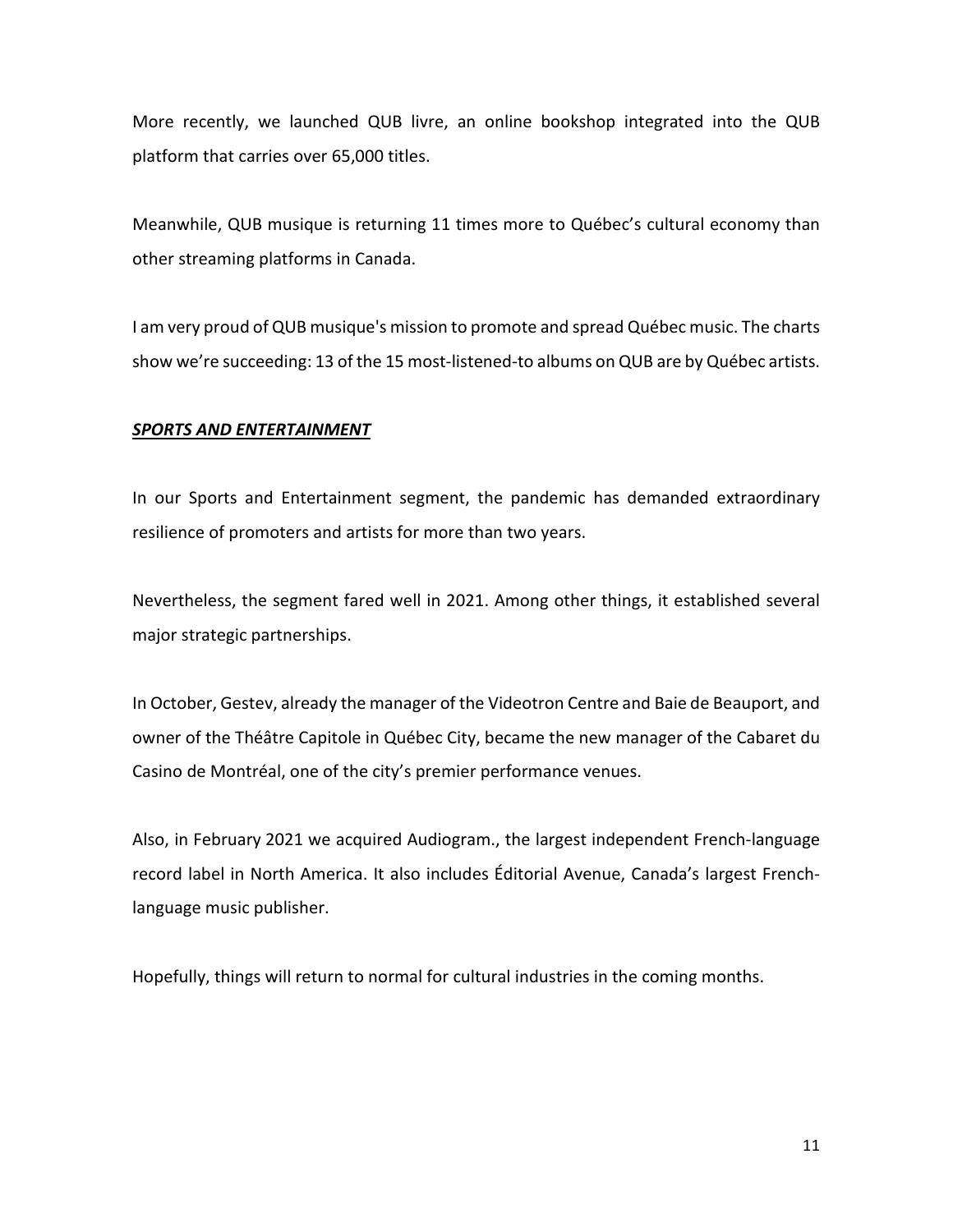Quebecor will continue to proudly support Québec artists and promote culture throughout Québec.

In 2022, more than 150 Québec artists will perform at our venues in all regions of Québec.

# *CORPORATE SOCIAL RESPONSIBILITY*

Quebecor has always been animated by a strong philanthropic culture. This is one of the most precious legacies that my father, Pierre Péladeau, left us. Today, I am proud to carry on this noble tradition.

Quebecor actively contributes to Québec's economic, cultural and social vitality by joining forces with our visionaries, creators and cultural workers.

In 2021, Quebecor supported over 400 organizations and cultural events across Québec.

We also partnered with the Fondation Autiste & Majeur and made a \$1 million donation to help fund the development of day centres for adults with Autism Spectrum Disorder across Québec.

Supporting the next generation of entrepreneurs is another key commitment.

As Mr. Mulroney mentioned, Quebecor and the Fondation Chopin-Péladeau, of which I have the privilege to be President and which is named in honour of my parents, announced a historic \$40 million donation to Université de Montréal in February 2022.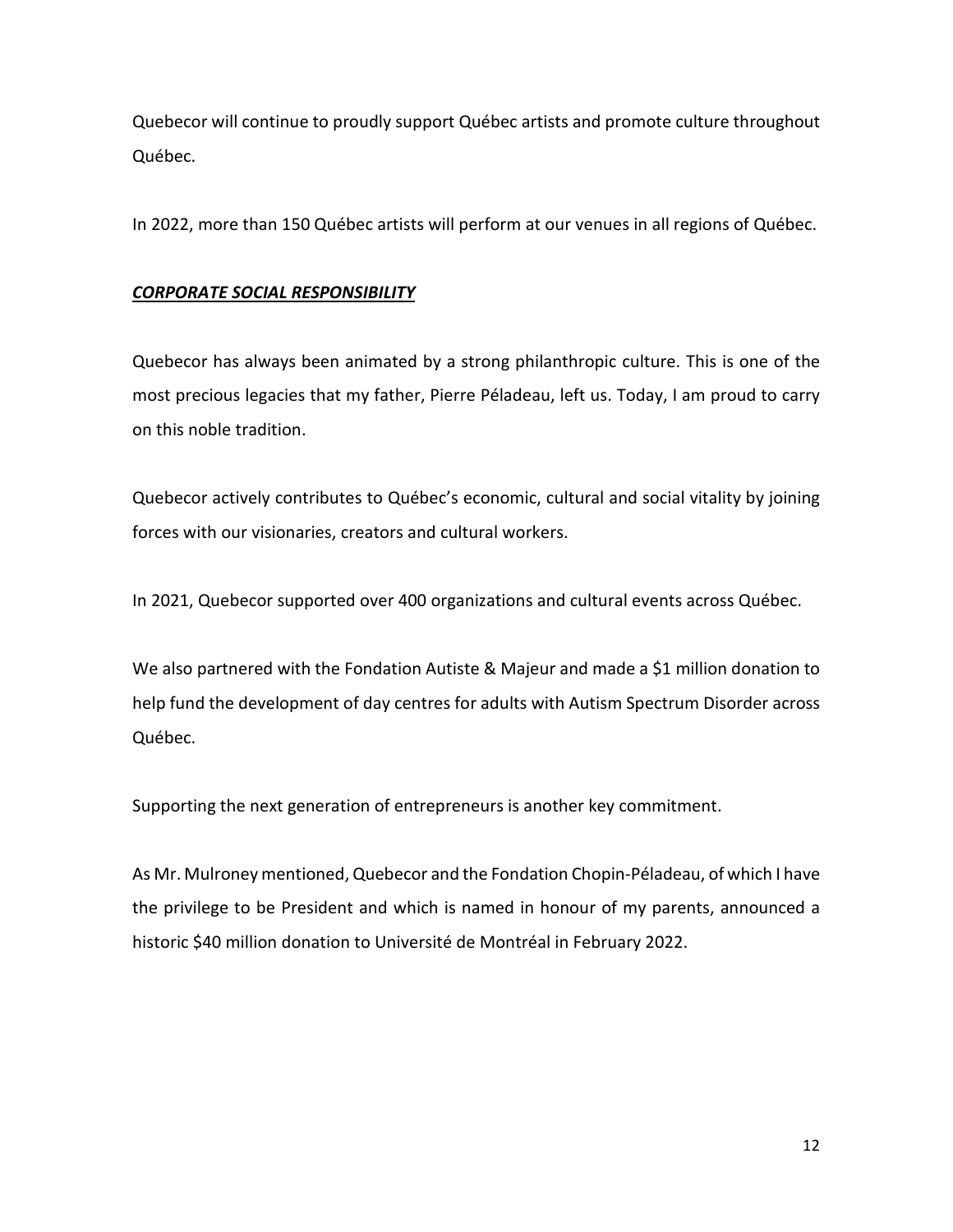The money will be used to create Millénium Québecor, a comprehensive entrepreneurship awareness, training and support program, and to construct a state-of-the-art building to be known as the Pavillon Pierre-Péladeau, in the heart of the MIL campus, a neighborhood where students, researchers, workers, artists and residents rub shoulders.

This partnership will support the emergence of a new generation of even more audacious, even more innovative entrepreneurs.

In addition to continuing to award the Pierre Péladeau Bursaries to Québec student entrepreneurs, we launched the asterX venture capital fund in November 2021.

It will invest in start-ups with the potential to drive innovation in industries that contribute to the advancement of our society.

On the environmental front, Quebecor continued to support the energy transition.

Among other things, we are electrifying our vehicle fleets. In 2020, we launched an ambitious plan to electrify all the cars and light trucks operated by Quebecor's subsidiaries by 2030.

Ultimately, our action plan will cut our greenhouse gas emissions to 50% of current levels.

Our efforts are already bearing fruit: the number of electric, hybrid or converted vehicles and charging stations at Quebecor and its subsidiaries has been growing steadily.

Quebecor is also taking action to reduce its ecological footprint.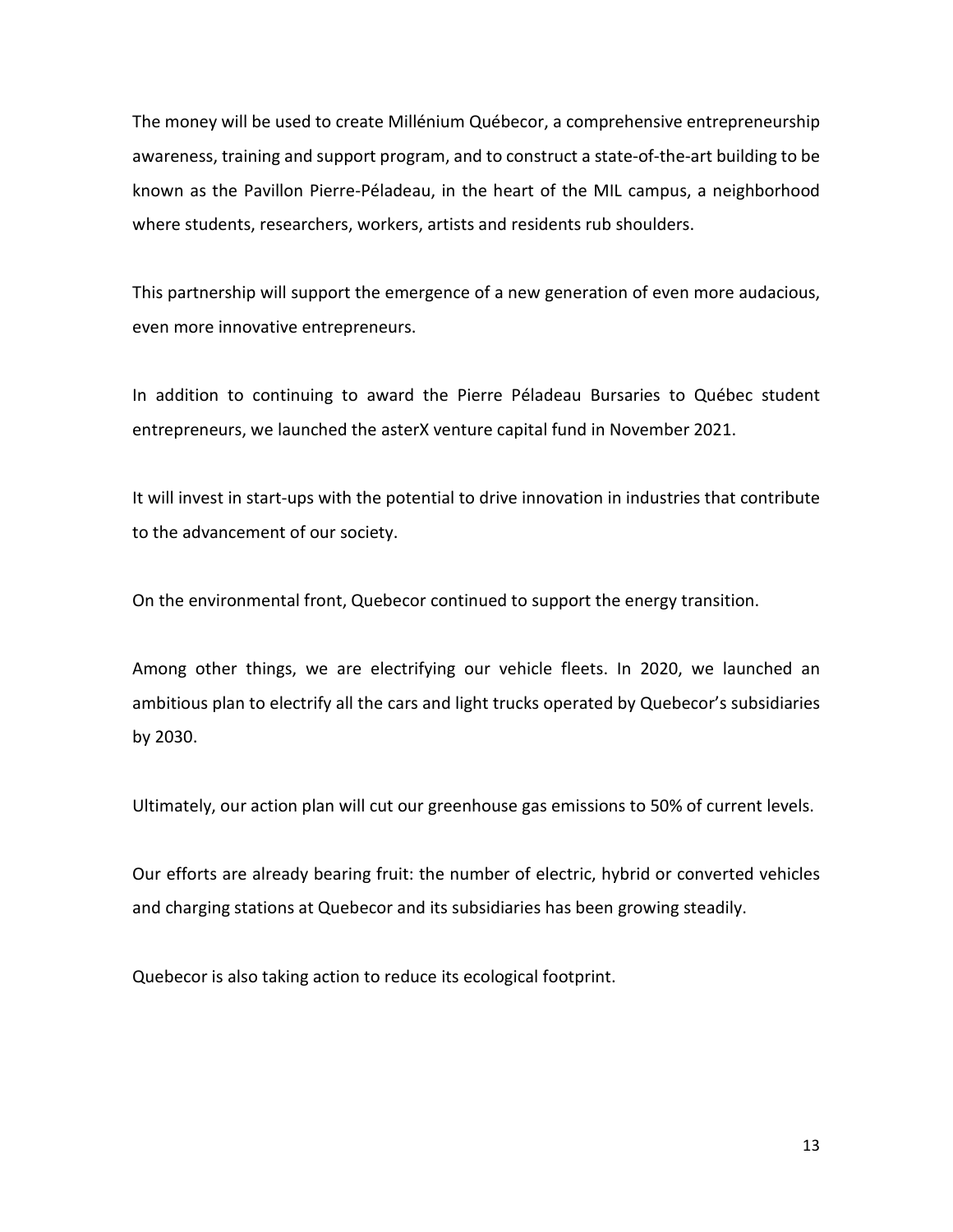In 2021, TVA and MELS joined forces with the Québec Film and Television Council and the Conseil québécois des événements écoresponsables to set up the Rolling Green program.

We believe it is important to put in place the necessary conditions and tools to reduce the environmental footprint of our shoots and enable our teams to shift towards greener productions.

Last week, the Rolling Green program won a Novae award as one of the top 20 impactful projects of the year.

The Novae awards recognize innovative solutions that point the way towards the socially and environmentally responsible Québec economy of the future.

As well, we recently joined Soverdi's urban forest leaders committee, which publicizes greening initiatives on private and institutional lands with the goal of growing the urban forest and improving Montrealers' quality of life.

In conclusion, I would like to thank our shareholders, our directors, our customers, our advertisers and our partners for their continuing support.

I join Mr. Mulroney in saluting Normand Provost's contribution to the boards of Quebecor Media and Quebecor over the past 10 years. I thank Normand from the bottom of my heart.

I also want to express my gratitude to France Lauzière, who stepped down as President of TVA Group in October 2021, for her enormous contribution. It was an honour to work with her for 20 years. France devoted herself to strengthening TVA's position as Québec's